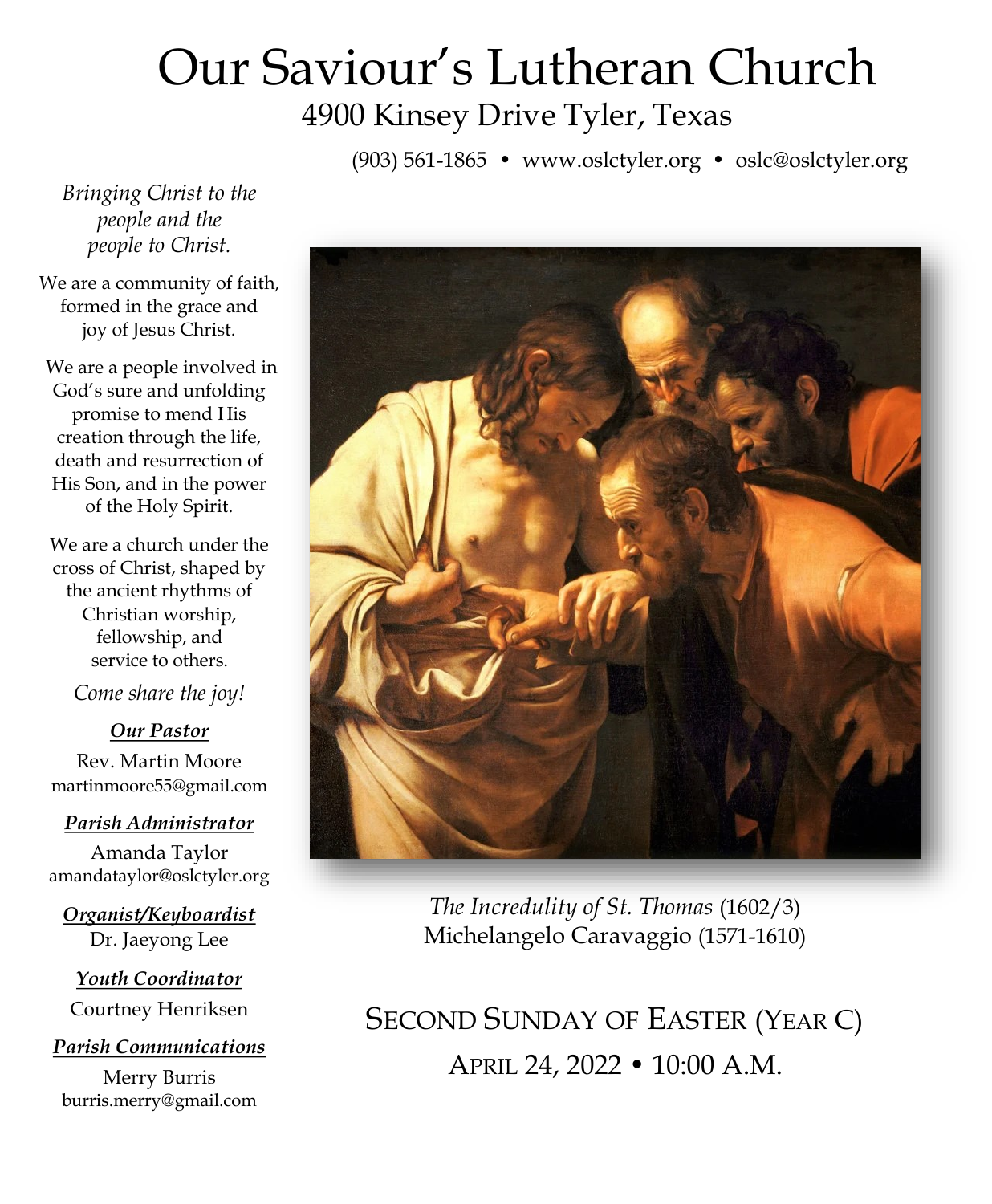

## **Our Members, Guests and Visitors**

We are all on a journey of faith; God does not expect us to make the journey alone. Please contact us if we can be of help in any way. Pastor Martin Moore: 979-551-6222 • martinmoore55@gmail.com Our Office Hours are Monday through Thursday, 10:00 a.m. until 2:00 p.m. Office: 903-561-1865 • amandataylor@oslctyler.org

**Prelude -** Dr. Jaeyong Lee

# **Welcome to Our Saviour's**

It is a pleasure to worship together. If you are a newcomer, have a prayer request, or would like to receive a call or visit from Pastor Martin, please fill out the yellow card on the back of each pew. Information on our core beliefs, structure and mission is available at the Welcome Table and on our website.

• We practice open communion. All who are baptized and desire to share in the Body and Blood of our Lord are welcome. We begin communing children in 5th grade and offer a communion class to prepare them to receive this Sacrament.

 **CHILDREN'S SONG ~** "I HAVE DECIDED TO FOLLOW JESUS"

I have decided to follow Jesus I have decided to follow Jesus I have decided to follow Jesus No turning back no turning back

And I give myself to You 'Cause You gave Yourself for me And I live my life for You 'Cause You gave Your life for me

No turning back No turning back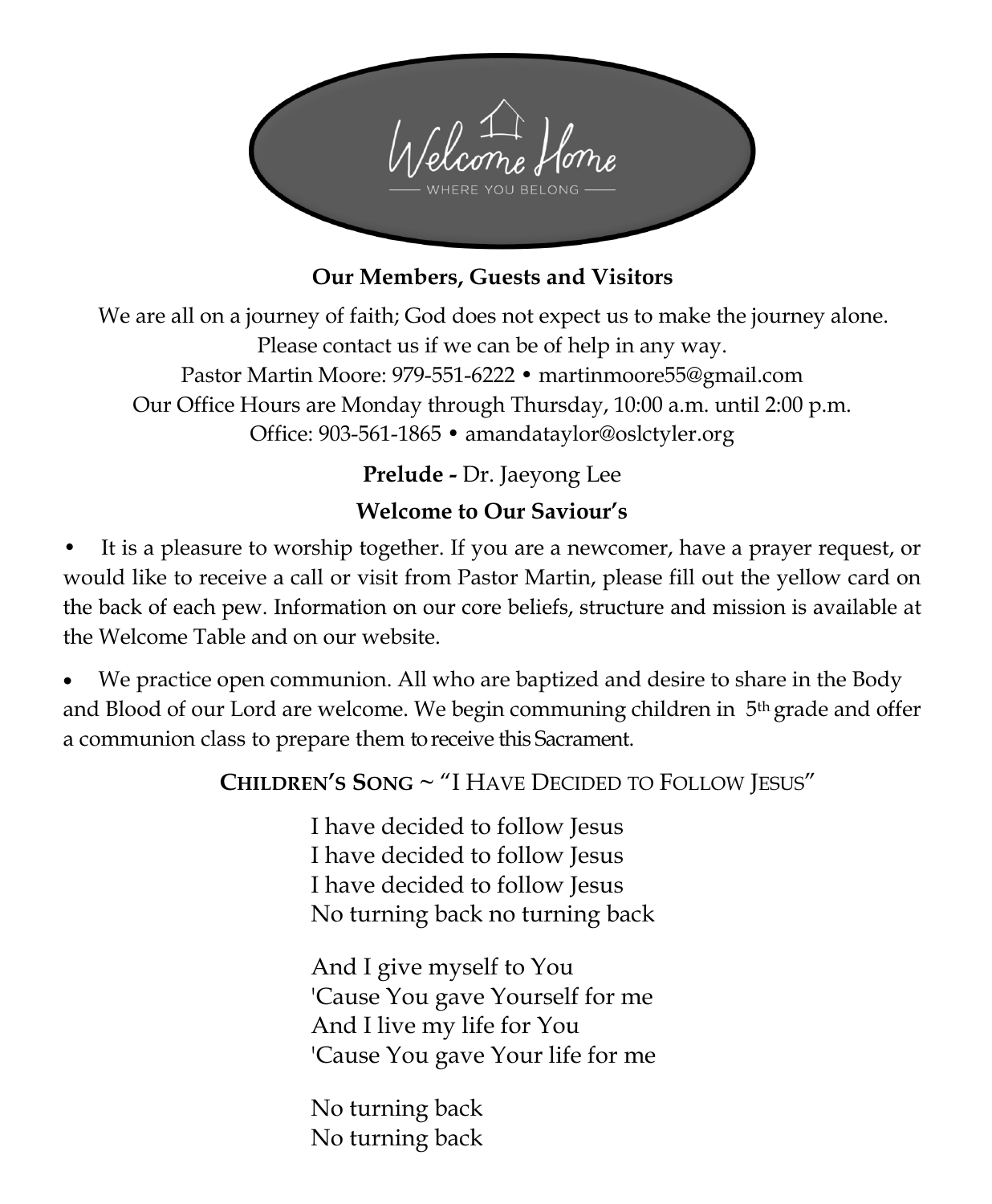# **CHILDREN'S SERMON**

*Please stand (in body or in spirit)*

## **PROCESSIONAL HYMN ~** "SHOUT TO THE NORTH"

Men of faith rise up and sing Of the great and glorious King. You are strong when you feel weak, In your brokenness complete. Shout to the north and the south, Sing to the east and the west. Jesus is Savior to all; Lord of heaven and earth.

Rise up women of the truth, Stand and sing to broken hearts. Who can know the healing pow'r Of our awesome King of love? Shout to the north and the south, Sing to the east and the west. Jesus is Savior to all; Lord of heaven and earth.

We've been through fire, We've been through rain, We've been refined By the pow'r of His name. We've fallen deeper In love with You. You've burned The truth on our lips.

Shout to the north and the south, Sing to the east and the west. Jesus is Savior to all; Lord of heaven and earth… Lord of heaven and earth… Lord of heaven and earth… Lord of heaven and earth.

## **WORDS OF CONFESSION AND FORGIVENESS**

*As the Pastor says the Invocation, the Sign of the Cross may be made in remembrance of our baptisms.* 

P: In the name of the Father, and of the ₩ Son, and of the Holy Spirit.

## **C: Amen**

P: Almighty God, to whom all hearts are open, all desires known, and from whom no secrets are hid: Cleanse the thoughts of our hearts by the inspiration of your Holy Spirit, that we may perfectly love you and worthily magnify your holy name, through Jesus Christ our Lord.

# **C: Amen**

P: If we say we have no sin, we deceive ourselves, and the truth is not in us. But if we confess our sins, God who is faithful and just will forgive our sins and cleanse us from all unrighteousness.

*Silence for reflection and self-examination.*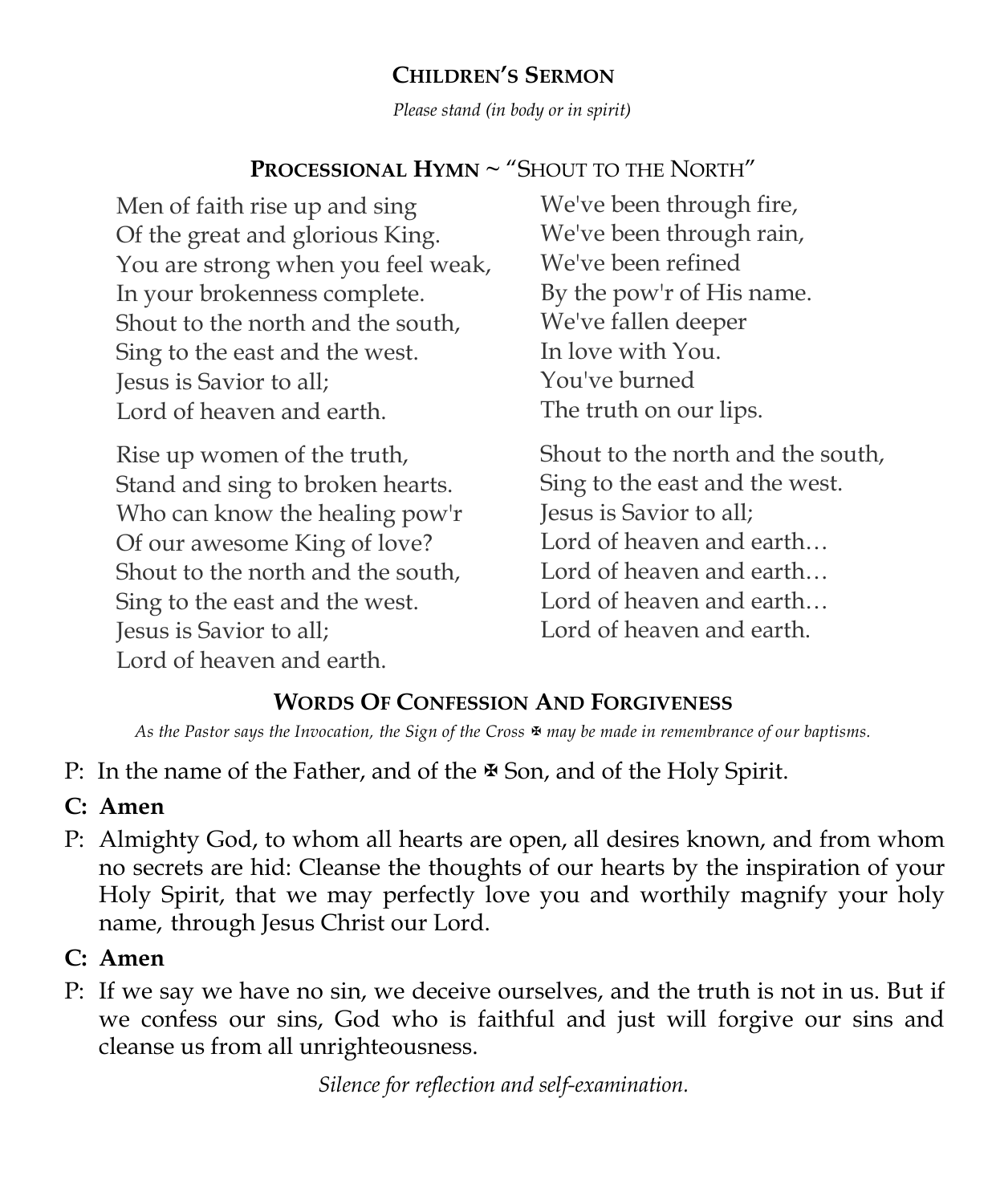- P: Most merciful God,
- **C: We confess that we are in bondage to sin and cannot free ourselves. We have sinned against you in thought, word, and deed, by what we have done and by what we have left undone. We have not loved you with our whole heart; we have not loved our neighbors as ourselves. For the sake of your Son, Jesus Christ, have mercy on us. Forgive us, renew us, and lead us, so that we may delight in your will and walk in your ways, to the glory of your holy name. Amen**
- P: Almighty God, in his mercy, has given his Son to die for us and, for his sake, forgives us all our sins. In the name of Jesus Christ, and by his authority, I therefore declare to you the entire forgiveness of all your sins, in the name of the Father, and of the  $\mathbb F$  Son, and of the Holy Spirit.
- **C: Amen**

# **GREETING**

- P: The grace of our Lord Jesus Christ, the love of God, and the communion of the Holy Spirit be with you all.
- **C: And also with you.**

## **KYRIE**

- A: In peace, let us pray to the Lord.
- **C: Lord, have mercy.**
- A: For the peace from above, and for our salvation, let us pray to the Lord.
- **C: Lord, have mercy.**
- A: For the peace of the whole world, for the well-being of the Church of God, and for the unity of all, let us pray to the Lord.
- **C: Lord, have mercy.**
- A: For this holy house, and for all who offer here their worship and praise, let us pray to the Lord.
- **C: Lord, have mercy.**
- A: Help, save, comfort, and defend us, gracious Lord.
- **C: Amen**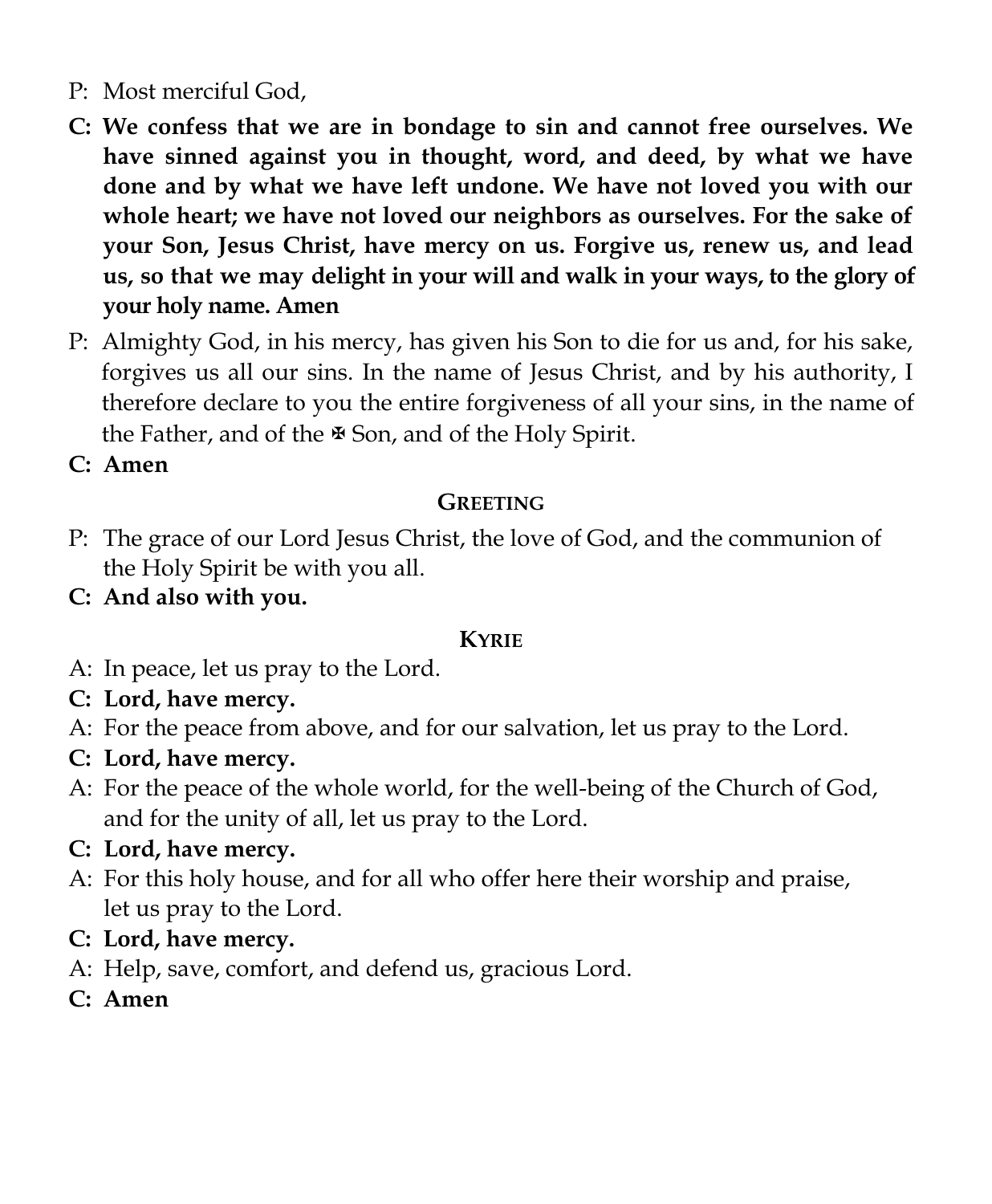## **HYMN OF PRAISE**  $\sim$  "This is the Feast" *(LBW p. 81)*

- This is the feast of victory for our God. Alleluia.
- Worthy is Christ, the Lamb who was slain, whose blood set us free to be people of God.
- Power and riches and wisdom and strength and honor and blessing and glory are His.
- This is the feast of victory for our God. Alleluia.
- Sing with all the people of God and join in the hymn of all creation:
- Blessing and honor and glory and might be to God and the Lamb forever. Amen
- This is the feast of victory for our God, for the Lamb who was slain has begun his reign.

Alleluia. Alleluia.

#### **PRAYER OF THE DAY**

- P: The Lord be with you.
- **C: And also with you.**
- P: Living God, in the midst of our doubts and fears you bring your peace and presence through the wounded hands of Christ. Breathe on us the power of your Spirit, increase our faith, and quell our doubts and fears; through Jesus Christ, our Lord, who lives and reigns with you and the Holy Spirit, one God, now and forever. Amen
- **C: Amen**

*Please be seated*

## **The Service Of The Word**

**FIRST READING**

Acts 5:12-20

R: 12Now many signs and wonders were regularly done among the people by the hands of the apostles. And they were all together in Solomon's Portico. <sup>13</sup>None of the rest dared join them, but the people held them in high esteem. <sup>14</sup>And more than ever believers were added to the Lord, multitudes of both men and women, 15so that they even carried out the sick into the streets and laid them on cots and mats, that as Peter came by at least his shadow might fall on some of them. 16The people also gathered from the towns around Jerusalem, bringing the sick and those afflicted with unclean spirits, and they were all healed. 17But the high priest rose up, and all who were with him (that is, the party of the Sadducees), and filled with jealousy 18they arrested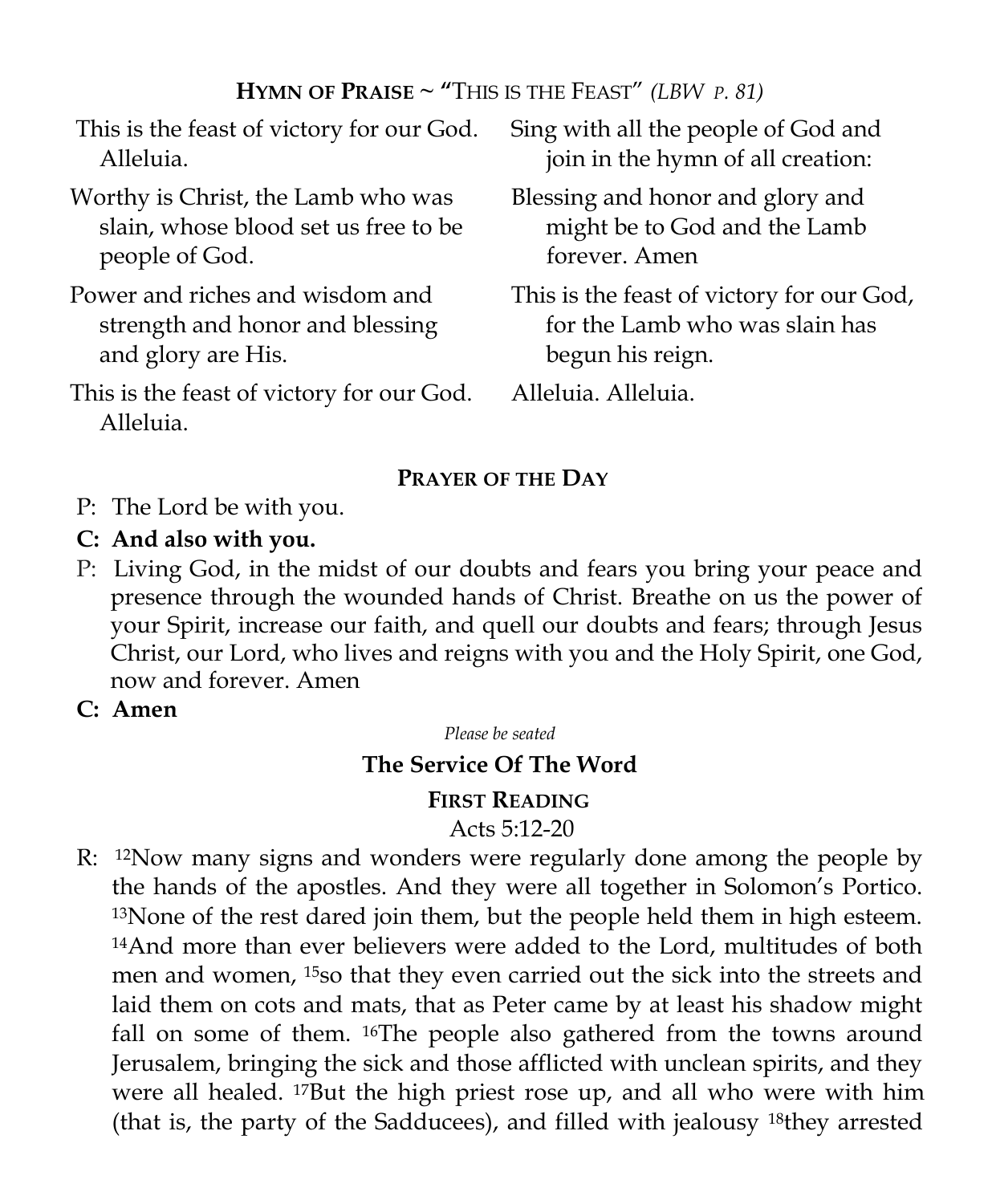the apostles and put them in the public prison. 19But during the night an angel of the Lord opened the prison doors and brought them out, and said, 20"Go and stand in the temple and speak to the people all the words of this Life."

- R: This is the Word of the Lord.
- **C: Thanks be to God!**

## **PSALMODY**

## **PSALM 148**

- R: 1Hallelujah! Praise the Lord from the heavens; praise him in the heights.
- **C: 2Praise him, all you angels of his; praise him, all his host.**
- R: 3Praise him, sun and moon; praise him, all you shining stars.
- **C: 4Praise him, heaven of heavens, and you waters above the heavens.**
- R: 5Let them praise the name of the Lord; for he commanded, and they were created.
- **C: 6He made them stand fast forever and ever; he gave them a law which shall not pass away.**
- R: 7Praise the Lord from the earth, you sea monsters and all deeps;
- **C: 8Fire and hail, snow and fog, tempestuous wind, doing his will;**
- R: 9Mountains and all hills, fruit trees and all cedars;
- **C: 10Wild beasts and all cattle, creeping things and winged birds;**
- R: 11Kings of the earth and all peoples, princes and all rulers of the world;
- **C: 12Young men and maidens, old and young together.**
- R: 13Let them praise the name of the Lord, for his name only is exalted, his splendor is over earth and heaven.
- **C: 14He has raised up strength for his people and praise for all his loyal servants, the children of Israel, a people who are near him. Hallelujah!**

## **SECOND READING**

## REVELATION 1:4-18

R: 4John to the seven churches that are in Asia: Grace to you and peace from him who is and who was and who is to come, and from the seven spirits who are before his throne, <sup>5</sup> and from Jesus Christ the faithful witness, the firstborn of the dead, and the ruler of kings on earth. To him who loves us and has freed us from our sins by his blood <sup>6</sup>and made us a kingdom, priests to his God and Father, to him be glory and dominion forever and ever. Amen. 7Behold, he is coming with the clouds, and every eye will see him, even those who pierced him, and all tribes of the earth will wail on account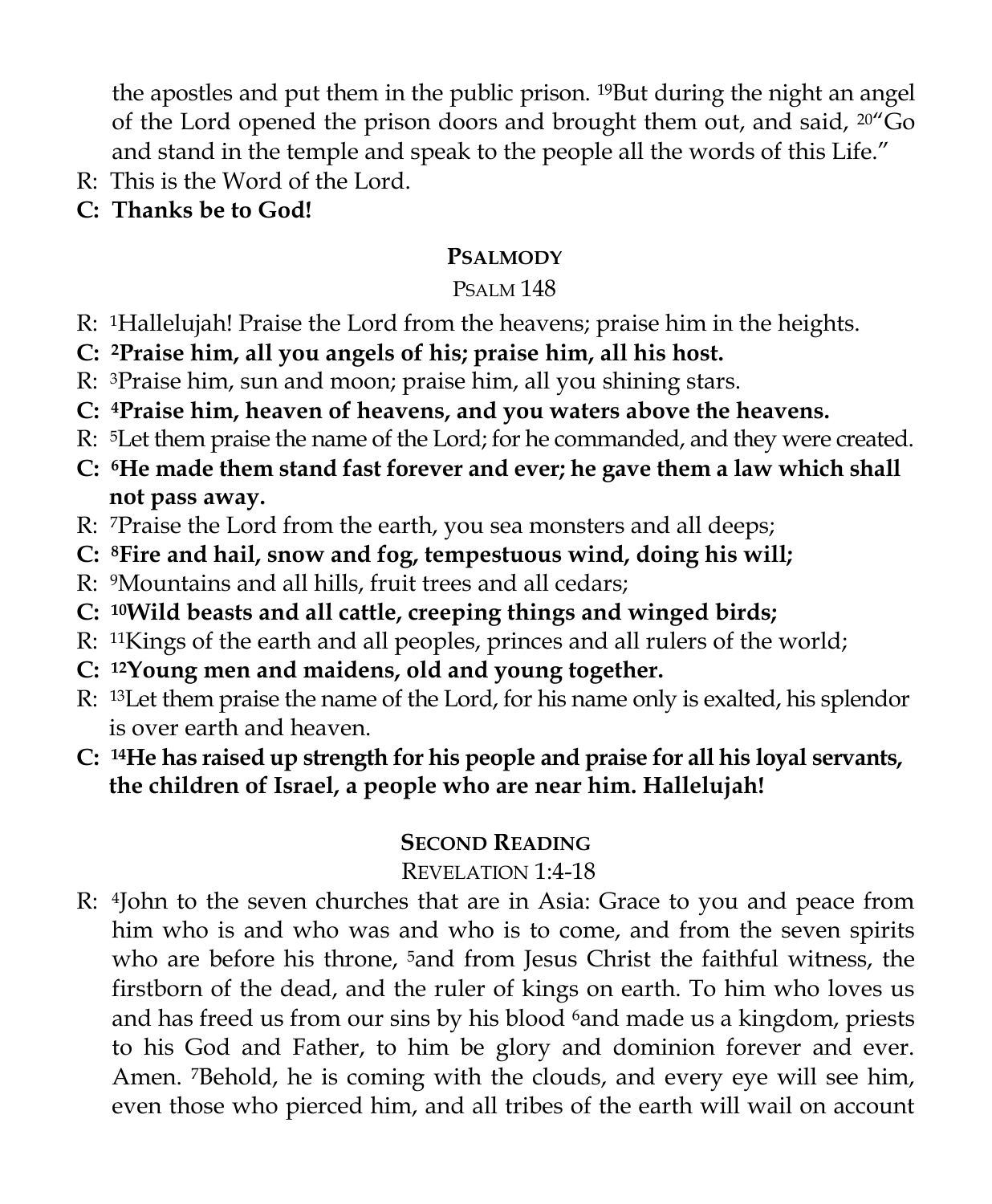of him. Even so. Amen. 8"I am the Alpha and the Omega," says the Lord God, "who is and who was and who is to come, the Almighty." <sup>9</sup>I, John, your brother and partner in the tribulation and the kingdom and the patient endurance that are in Jesus, was on the island called Patmos on account of the word of God and the testimony of Jesus. 10I was in the Spirit on the Lord's day, and I heard behind me a loud voice like a trumpet <sup>11</sup>saying, "Write what you see in a book and send it to the seven churches, to Ephesus and to Smyrna and to Pergamum and to Thyatira and to Sardis and to Philadelphia and to Laodicea." 12Then I turned to see the voice that was speaking to me, and on turning I saw seven golden lampstands, 13and in the midst of the lampstands one like a son of man, clothed with a long robe and with a golden sash around his chest. 14The hairs of his head were white, like white wool, like snow. His eyes were like a flame of fire, 15his feet were like burnished bronze, refined in a furnace, and his voice was like the roar of many waters. 16In his right hand he held seven stars, from his mouth came a sharp twoedged sword, and his face was like the sun shining in full strength. 17When I saw him, I fell at his feet as though dead. But he laid his right hand on me, saying, "Fear not, I am the first and the last, 18and the living one. I died, and behold I am alive forevermore, and I have the keys of Death and Hades.

- R: This is the Word of the Lord!
- **C: Thanks be to God.**

# **GOSPEL CANTICLE ~** "ALLELUIA, LORD" *(P.83 LBW)*

# **Alleluia. Lord, to whom shall we go? You have the words of eternal life. Alleluia.**

# **THE HOLY GOSPEL**

- P: The Holy Gospel according to John the 20th Chapter.
- **C: Glory to you, O Lord.**

## John 20:19-31

- P: The Gospel of the Lord.
- **C: Praise to You, O Christ.**

*Please be seated*

#### **SERMON ~ BLAINE DAVIS**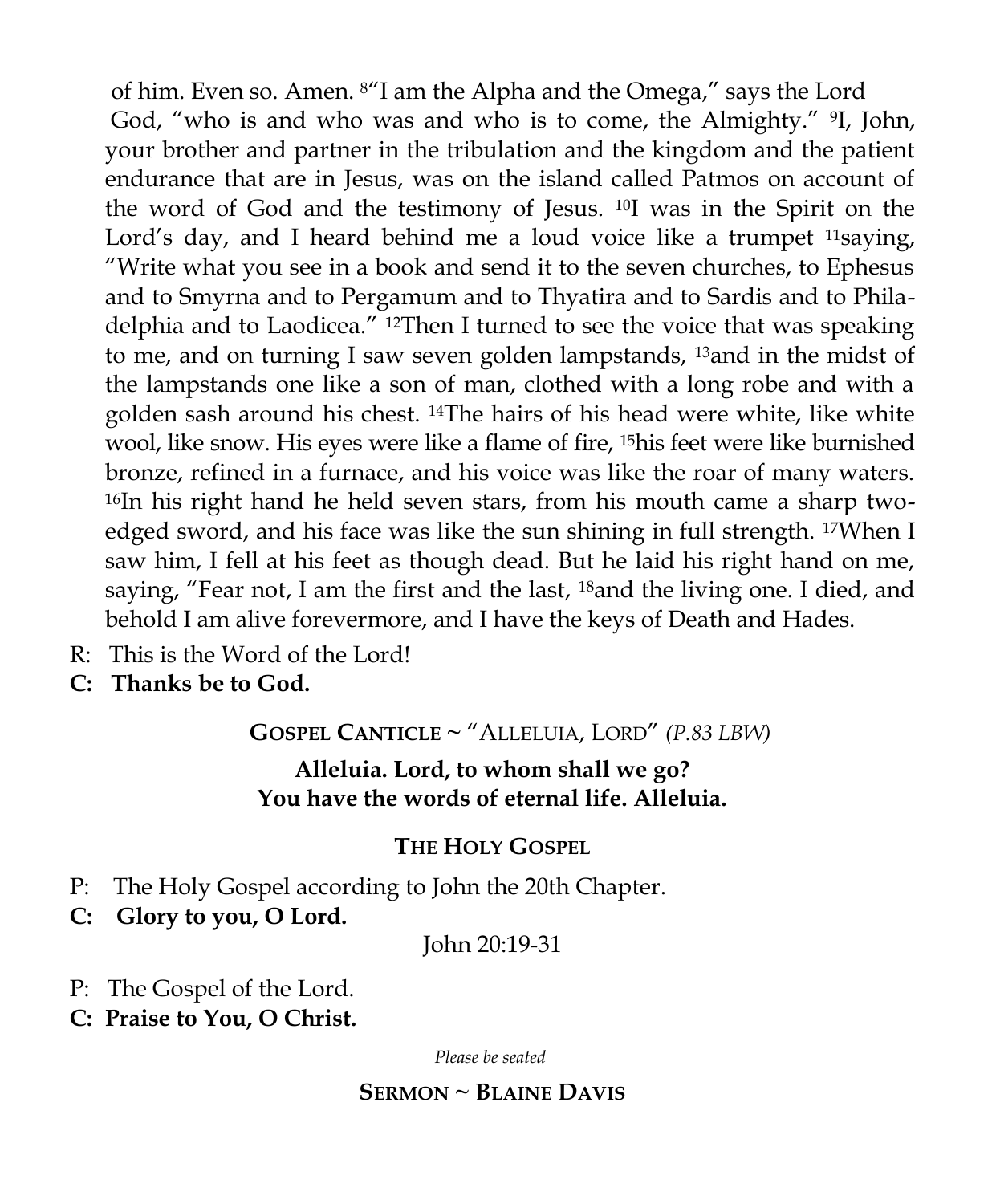**HYMN OF THE DAY ~** "BREATHE ON ME, BREATH OF GOD" *(LBW 488)*

| Breathe on me, breath of God;     | Until with you I will one will     |
|-----------------------------------|------------------------------------|
| Fill me with life anew,           | To do and to endure.               |
| That I may love all that you love | Breathe on me, Breath of God;      |
| And do what you would do.         | So shall I never die,              |
| Breathe on me, breath of God,     | But live with you the perfect life |
| Until my heart is pure,           | Of your eternity.                  |

## **THE NICENE CREED**

**We believe in one God, the Father, the Almighty, maker of heaven and earth, of all that is seen and unseen.**

**We believe in one Lord, Jesus Christ, the only Son of God, eternally begotten of the Father, God from God, Light from Light, true God from true God, begotten, not made, of one Being with the Father. Through him all things were made. For us and for our salvation he came down from heaven; by the power of the Holy Spirit he became incarnate from the virgin Mary, and was made man. For our sake he was crucified under Pontius Pilate; he suffered death and was buried. On the third day he rose again in accordance with the Scriptures; he ascended into heaven and is seated at the right hand of the Father. He will come again in glory to judge the living and the dead, and his kingdom will have no end.**

**We believe in the Holy Spirit, the Lord, the giver of life, who proceeds from the Father and the Son. With the Father and the Son he is worshiped and glorified. He has spoken through the prophets. We believe in one holy catholic and apostolic Church. We acknowledge one Baptism for the forgiveness of sins. We look for the resurrection of the dead and the life of the world to come. Amen**

# **THE PRAYERS OF THE CHURCH**

P: Confident in God's steadfast love through Jesus Christ and guided by the Holy Spirit, let us pray for the whole people of God in Christ Jesus, and for all people according to their needs.

*After each portion of the prayers:*

- P: Lord, in your mercy,
- **C: Hear our prayer.**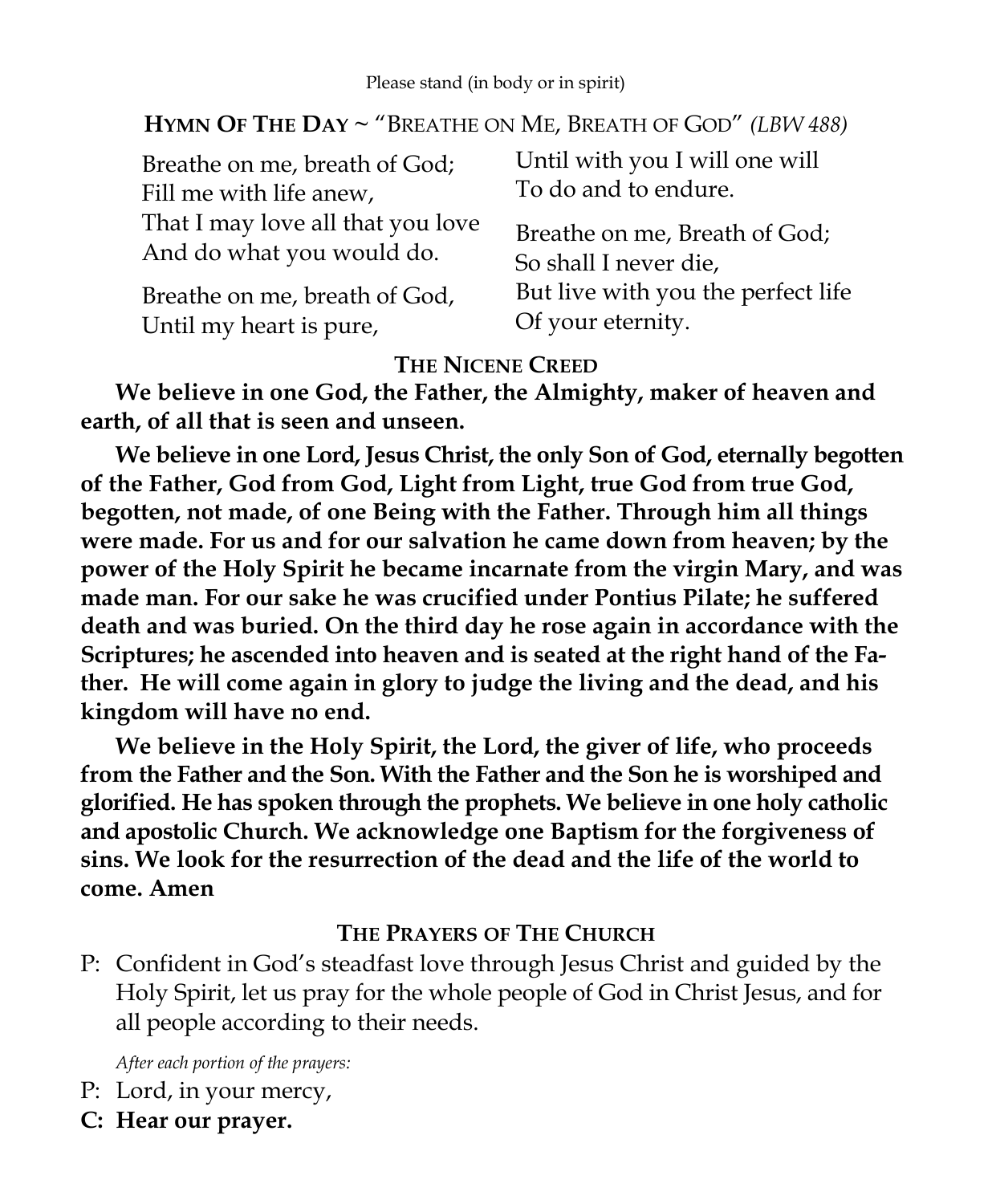*The prayers conclude:*

- P: Into your hands, O Lord, we commend all for whom we pray, trusting in your mercy; through your Son, Jesus Christ our Lord.
- **C: Amen**

*Please be seated*

#### **OFFERING & OFFERTORY MUSIC**

*Please stand (in body or in spirit)*

**THE OFFERTORY** *~* "THERE IN GOD'S GARDEN" (*WOV 668) (ON SCREEN)*

### **POST OFFERTORY PRAYER**

- P: Let us pray. Merciful Father,
- **C: We offer with joy and thanksgiving what you have first given us—our vocations, our time, our possessions—all signs of your gracious love. Receive them for the sake of him who offered himself for us, Jesus Christ our Lord. Amen**

*Please remain standing* 

## **The Holy Meal THE SHARING OF THE PEACE**

- P: The peace of the Lord be with you always.
- **C: And also with you.**

Ever since that hour when, in the celebration of the first Supper on the night when he was betrayed, Jesus Christ, the incarnate Word of the Father, as at once the High Priest and the Lamb of God who takes away the sin of the world, distributed his true body and blood to his circle of disciples under bread and wine, thereby making them members of his body and bestowing on them forgiveness of sins along with life and salvation, the heart of the church has been beating in the Lord's Supper. -Hermann Sasse

## **THE GREAT THANKSGIVING ~** *P. 88 LBW*

- P: The Lord be with you. **C: And also with you.**
- 
- P: Lift up your hearts. **C: We lift them up to the Lord.**
- 
- P: Let us give thanks to the Lord our God. **C: It is right to give him thanks and praise.**
- P: But chiefly are we bound to praise you for the glorious resurrection of your Son, Jesus Christ, our Lord. For He is the very Paschal Lamb, who was offered for us, and has taken away the sin of the world; who by His death has destroyed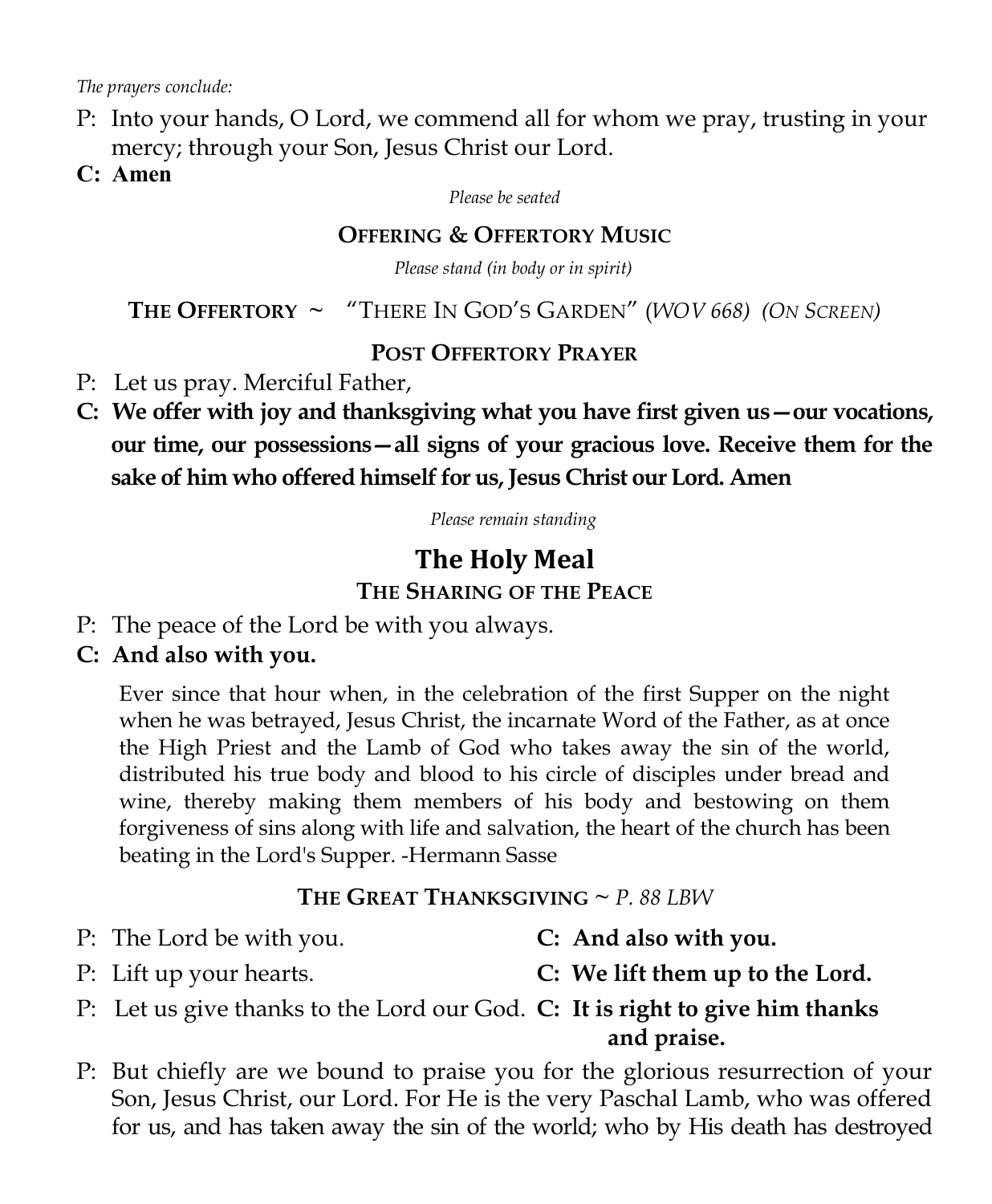death, and by his rising to life again, has restored to us everlasting life. Therefore with Angels and Archangels, and with all of the company of heaven, we laud and magnify Your glorious name; evermore praising You and saying:

- **C: Holy, holy, holy Lord, Lord God of pow'r and might: Heaven and earth are full of your glory. Hosanna in the highest. Blessed is he who comes in the name of the Lord. Hosanna in the highest.**
- P: Therefore, gracious Father, with this bread and cup we remember the life our Lord offered for us. And, believing the witness of His resurrection, we await His coming in power to share with us the great and promised feast.
- **C**: **Amen. Come, Lord Jesus.**
- P: Send now, we pray, your Holy Spirit, the spirit of our Lord and of His resurrection, that we who receive the Lord's body and blood may live to the praise of your glory and receive our inheritance with all your saints in light.

# **C: Amen. Come, Holy Spirit.**

P: In the night in which He was betrayed, our Lord Jesus took bread, and gave thanks, broke it, and gave it to His disciples, saying, 'Take and eat; this is my body, given for you. Do this for the remembrance of me.'

Again, after supper, He took the cup, gave thanks, and gave it for all to drink, saying, 'This cup is the new covenant in my blood, shed for you and for all people for the forgiveness of sin. Do this for the remembrance of me.'

- P: Lord, remember us in your kingdom and teach us to pray:
- **C: Our Father, who art in heaven, hallowed be thy name, thy kingdom come, thy will be done, on earth as it is in heaven. Give us this day our daily bread; and forgive us our trespasses, as we forgive those who trespass against us; and lead us not into temptation, but deliver us from evil. For thine is the kingdom, and the power, and the glory, forever and ever. Amen**

# **LAMB OF GOD**  $\sim$  *P.* 92 LBW

**Lamb of God, you take away the sin of the world; have mercy on us. Lamb of God, you take away the sin of the world; have mercy on us. Lamb of God, you take away the sin of the world; grant us peace, grant us peace.**

*Please be seated*

## **DISTRIBUTION**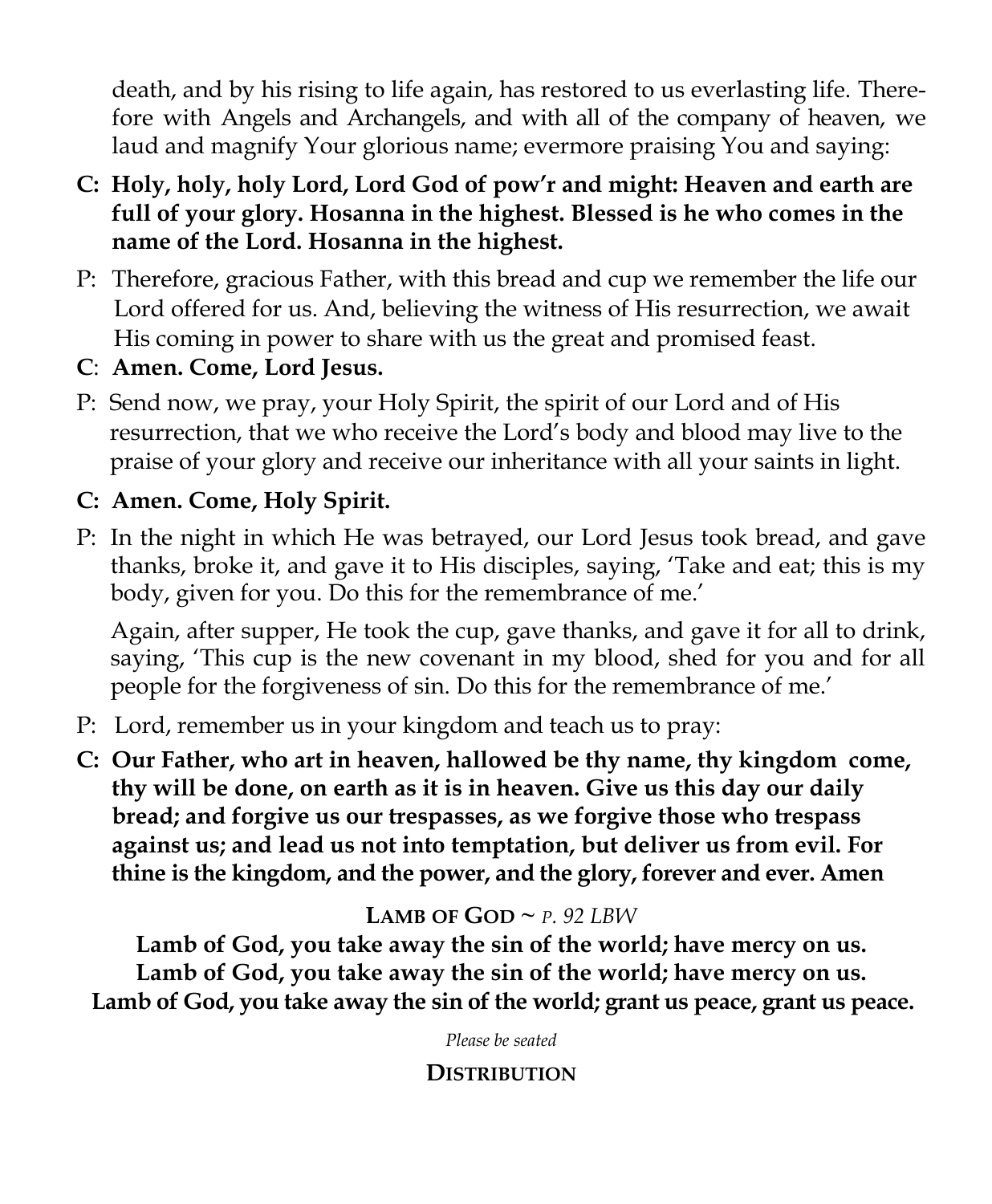#### **COMMUNION HYMNS:**

#### "AMAZING GRACE, MY CHAINS ARE GONE"

| Amazing grace, how sweet the sound                             | He will my shield and portion be                                                                              |
|----------------------------------------------------------------|---------------------------------------------------------------------------------------------------------------|
| That saved a wretch like me.                                   | As long as life endures.                                                                                      |
| I once was lost, but now I'm found,                            | My chains are gone, I've been set free!                                                                       |
| Was blind, but now I see.                                      | My God, my Savior, has ransomed me.                                                                           |
| Twas grace that taught my heart to fear,                       | And like a flood, His mercy rains                                                                             |
| And grace my fears relieved.                                   | Unending love amazing grace.                                                                                  |
| How precious did that grace appear                             | My chains are gone, I've been set free!                                                                       |
| The hour I first believed.                                     | My God, my Savior, has ransomed me.                                                                           |
| My chains are gone, I've been set free!                        | And like a flood, His mercy rains                                                                             |
| My God, my Savior, has ransomed me.                            | Unending love amazing grace.                                                                                  |
| And like a flood, His mercy rains                              | The earth shall soon dissolve like snow;                                                                      |
| Unending love amazing grace.                                   | The sun forbear to shine.                                                                                     |
| The Lord has promised good to me;<br>His word my hope secures. | But God, who called me here below,<br>Will be forever mine,<br>Will be forever mine,<br>You are forever mine. |

## **"**THIS JOYFUL EASTERTIDE"*(WOV 676)*

This joyful Eastertide, Away with sin and sorrow! My love, the Crucified, Has sprung to life this morrow.

#### *Refrain*

*Had Christ, who once was slain, not burst his three-day prison, Our faith had been in vain. But now has Christ arisen, arisen, arisen, arisen.* My flesh in hope shall rest

And for a season slumber Till trump from east to west Shall wake the dead in number. *Refrain*

Death's flood has lost its chill Since Jesus crossed the river; Lover of souls, from ill My passing soul deliver. *Refrain*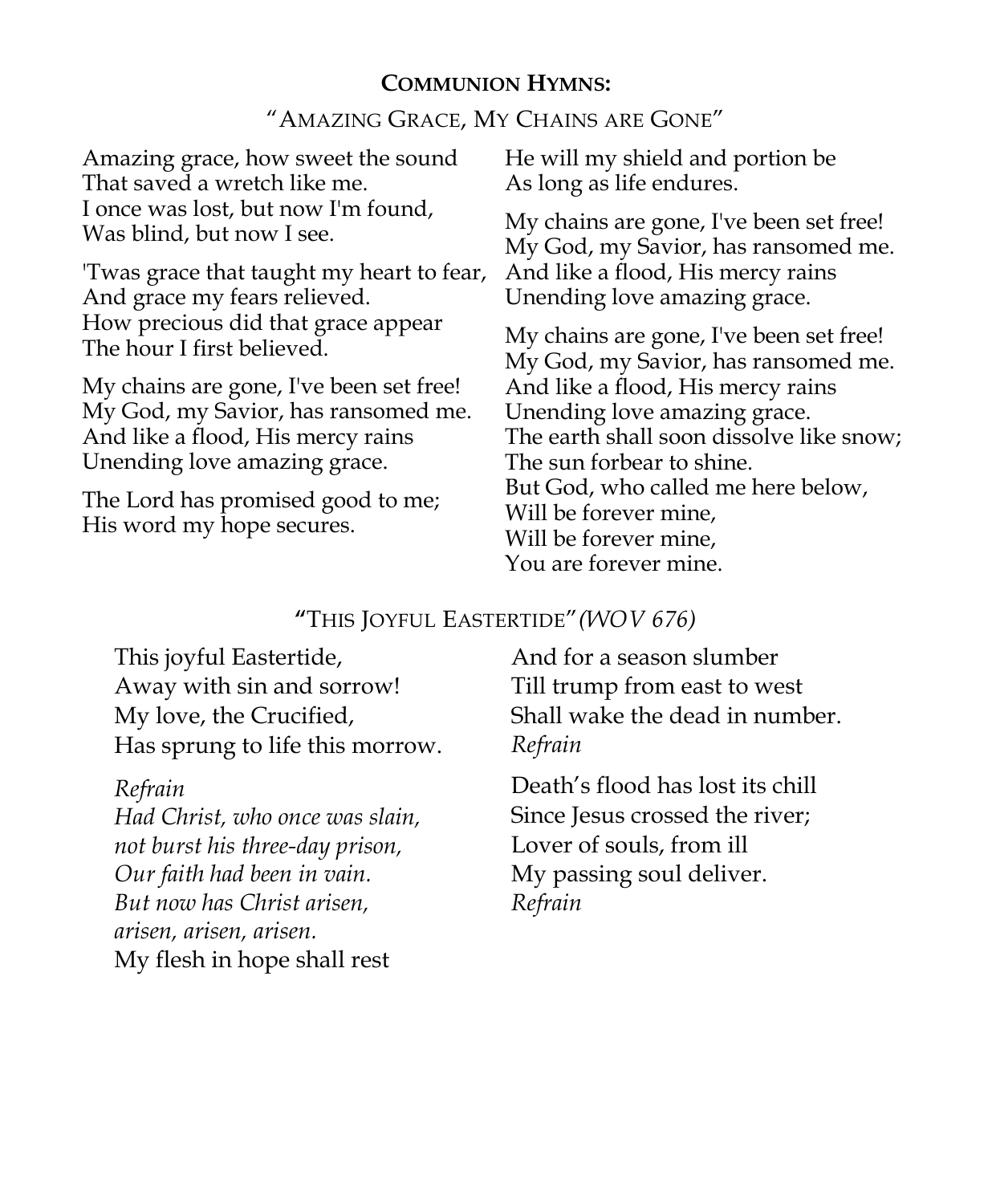## "GOD IS GOOD ALL THE TIME"

*Chorus:*

| God is good, all the time. |
|----------------------------|
| He put a song of praise    |
| in this heart of mine.     |
| God is good all the time,  |
| Through the darkest night  |
| his light will shine.      |
| God is good, God is good,  |
| all the time.              |

If you're walkin' through the valley And there are shadows all around, Do not fear, He will guide you, He will keep you safe and sound. 'Cause He has promised to never leave you; Nor forsake you, and His Word is true. *Chorus*

We were sinners, so unworthy, Still for us He chose to die. Filled us with His Holy Spirit; Now we can stand and testify that His love is everlasting, and His mercies they will never end. *Chorus*

Though I may not understand all the plans You have for me. My life is in Your hands, and through the eyes of faith I can clearly see… *Chorus*

God is good, God is good, God is good, He's so good, God is good, He's so good, … all the time!

# "LET US BREAK BREAD TOGETHER" *(LBW 212)*

| Let us praise God together on our knees; |
|------------------------------------------|
| let us praise God together on our knees. |
| When I fall on my knees,                 |
| with my face to the rising sun,          |
| O Lord, have mercy on me.                |
| Let us drink wine together on our knees; |
| let us drink wine together on our knees. |
|                                          |

# **COMMUNION BLESSING**

P: The body and blood of our Lord Jesus Christ strengthen you and keep you in his grace.

## **C: Amen**

**POST-COMMUNION CANTICLE ~** "SONG OF SIMEON" *(PGS. 93-94 LBW)*  Now, Lord, you let your servant go in peace, Your word has been fulfilled. My own eyes have seen the Salvation,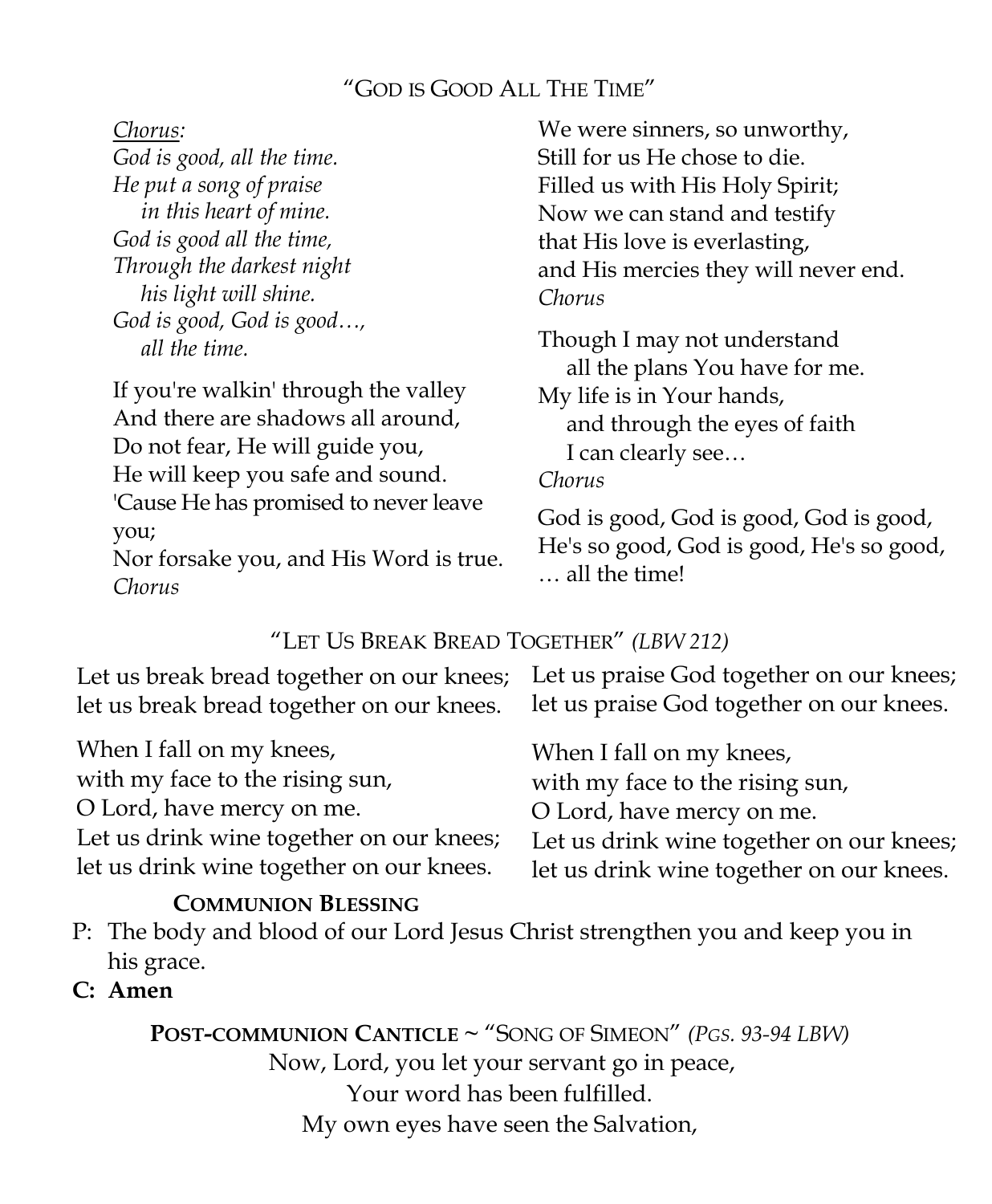Which you have prepared in the sight of every people. A light to reveal you to the Nations, And the glory of your people, Israel. Now, Lord, you let your servant go in peace.

#### **POST COMMUNION PRAYER**

P: Let us pray. We give you thanks almighty God, that you have refreshed us through the healing power of this gift of life; and we pray that in your mercy you would strengthen us, through this gift, in faith toward you and in fervent love toward one another; for the sake of Jesus Christ our Lord.

**C: Amen** 

#### **BENEDICTION ~***P. 95 LBW*

P: The Lord bless you and keep you. The Lord make his face shine on you and be gracious to you. The Lord look upon you with favor and give you peace. In the name of the Father, ✠ Son, and Holy Spirit.

**C: Amen** 

**CLOSING HYMN ~** "SHOUT TO THE NORTH"

Men of faith rise up and sing Of the great and glorious King. You are strong when you feel weak, In your brokenness complete. Shout to the north and the south, Sing to the east and the west. Jesus is Savior to all; Lord of heaven and earth.

Rise up women of the truth, Stand and sing to broken hearts. Who can know the healing pow'r Of our awesome King of love? Shout to the north and the south, Sing to the east and the west. Jesus is Savior to all; Lord of heaven and earth.

We've been through fire, We've been through rain, We've been refined By the pow'r of His name. We've fallen deeper In love with You. You've burned The truth on our lips.

Shout to the north and the south, Sing to the east and the west. Jesus is Savior to all; Lord of heaven and earth… Lord of heaven and earth… Lord of heaven and earth Lord of heaven and earth.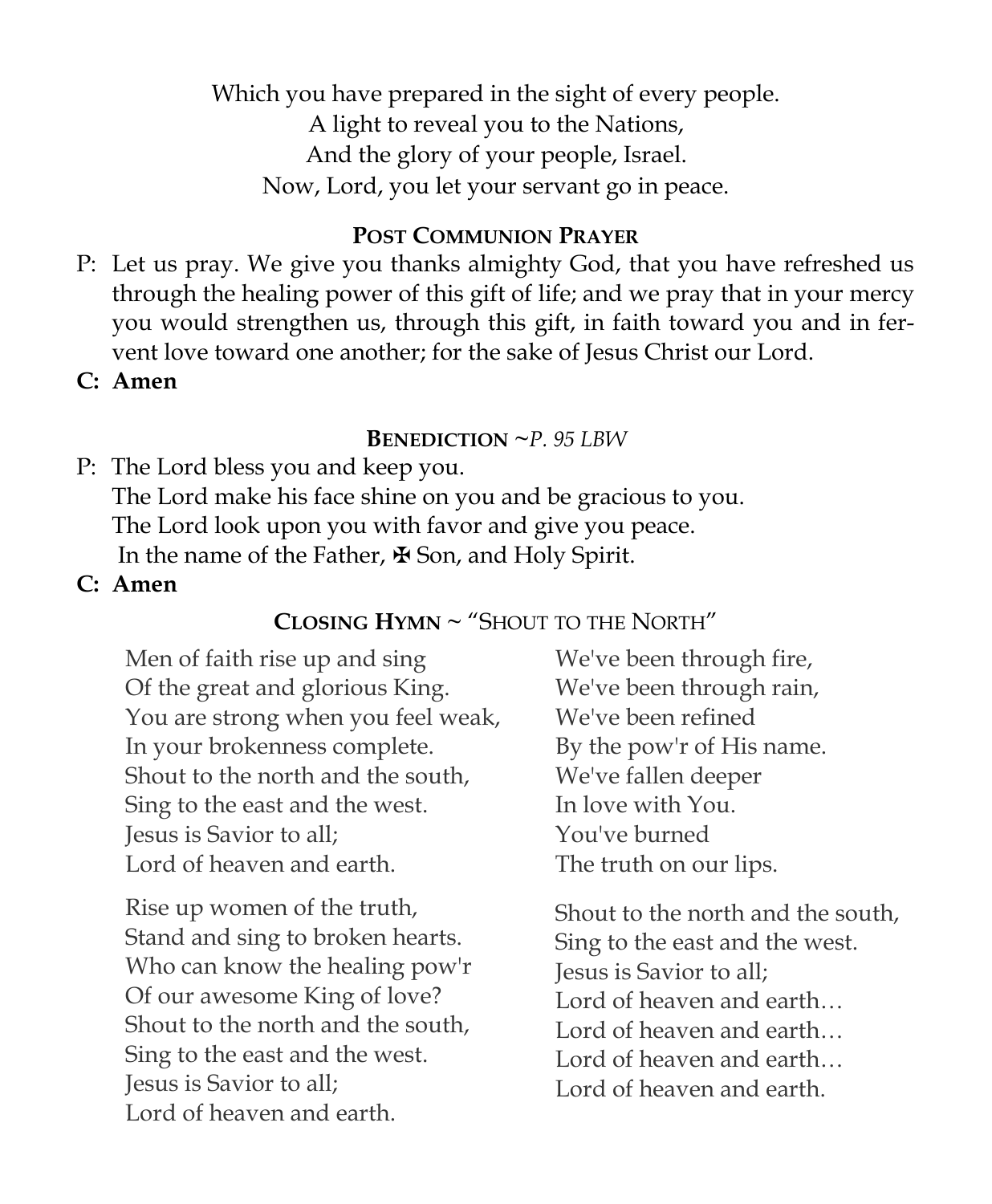## **DISMISSAL**

P: The Lord be with you! Go and serve in Jesus' name.

## **C: Thanks be to God.**

## **POSTLUDE**

Liturgy material reprinted from Lutheran Book of Worship, © 1978, Augsburg Fortress; and/or With One Voice, © 1995, Augsburg Fortress. All rights reserved. Used by permission of Augsburg Fortress License #14824-LIT.

## **ANNOUNCEMENTS**

Volunteer Opportunity... Sunday School Curriculum We will be reviewing and ordering curriculum for the 2022-2023 Sunday School year this coming June. If interested in joining this committee (approx. 3 meetings) please contact Carmen Nazario at 972-533-9935.

Save The Date! VBS

Our Vacation Bible School will be held July 3rd-8th!

# Luther Hill Summer Camp

Any student completing grades 2nd-8th is welcome to sign up for church camp at Lutherhill, July 24-29, 2022. Please register at [www.lutherhill.org](http://www.luterhill.org) **ASAP**, to increase our chances of getting that week. No one will need a GHR ID. If your child wants a cabinmate, request this on dashboard (bottom right under optional items) which immediately follows the login screen. Transportation to and from camp will be provided. Scholarship for camp tuition is available; please see Pastor Martin.

Youngn - completed 2nd or 3rd grade Yearling - completed 4th, 5<sup>th</sup> or 6<sup>th</sup> grade Jr. High - completed 6th, 7th or 8th grade

# NALC Disaster Relief Donations Request

We are asking for donations of bath towels. They do not need to be new, just gently used. We also need combs, toothpaste, deodorant, and floss. Please place these items on the table in the Fellowship Hall. The plan is to make hygiene bags with Prime Timers in May. Thank you for all of your support.